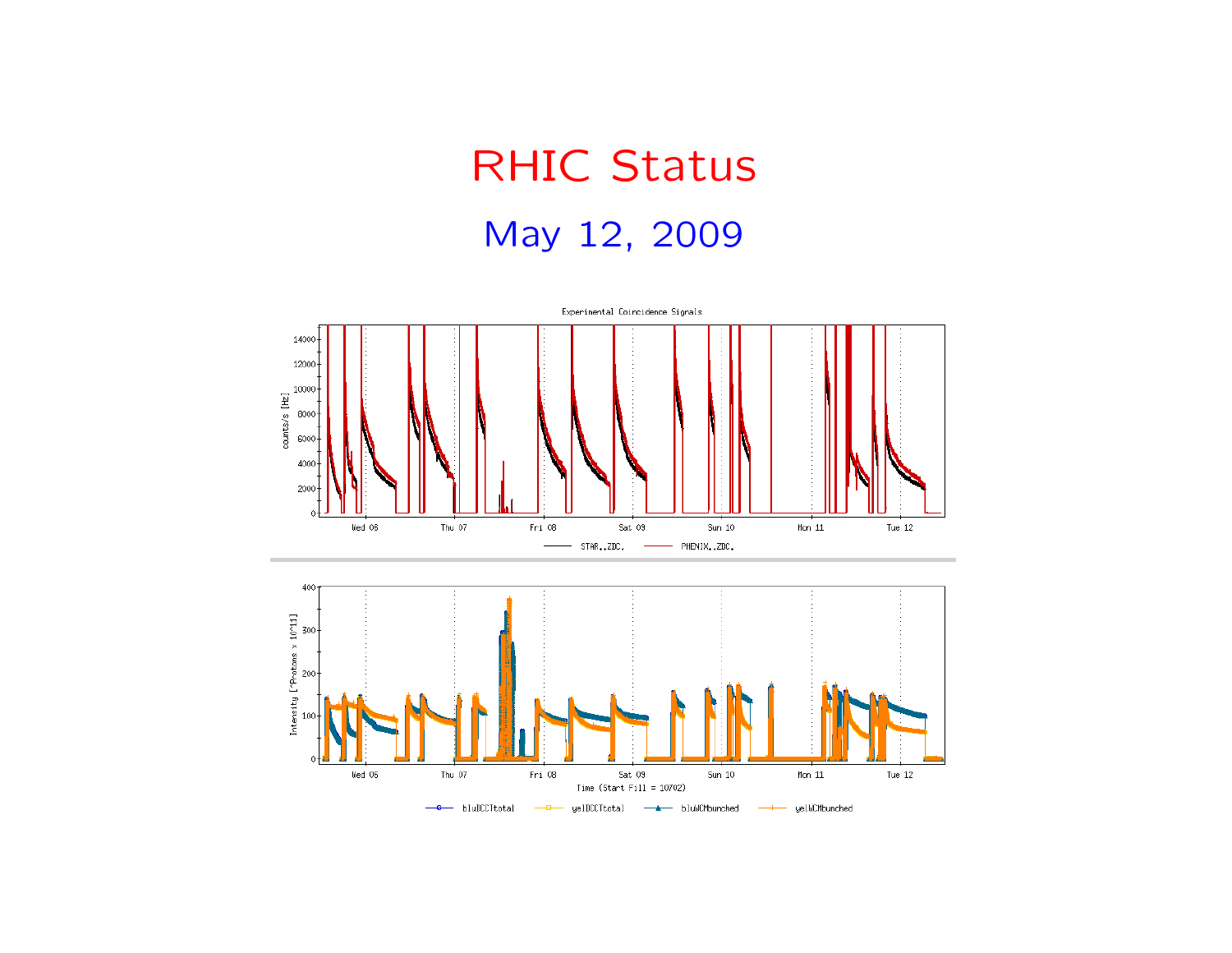- <sup>8</sup> <sup>h</sup> vacuum scrubbing on Thursday took more time to set up than expected. Only about 3 h of actual beamtime.
- Increased bunch intensity in steps of 0.05e11 store-bystore. Not much luminosity gain beyond 1.35e11.
- Lots of failures over the weekend: PASS, RF, LINAC, rotator power supplies,...
- Yellow ramp efficiency deteriorated since intensity was raised beyond 1.5e11.
- Best stores have around 45 $\cdot 10^{30}$  cm<sup>-2</sup>sec<sup>-1</sup> initial luminosity, but Yellow lifetime is poor.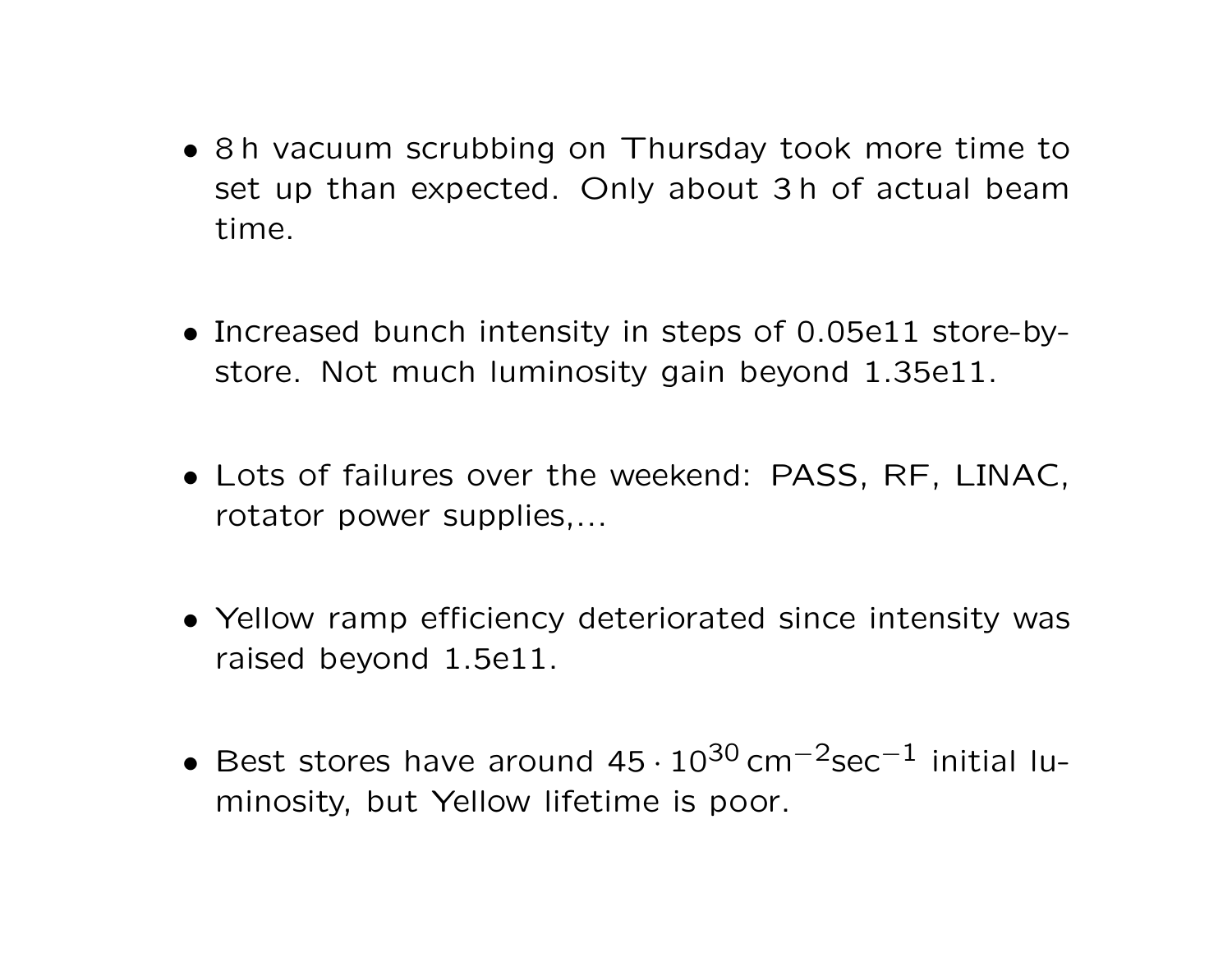- Lowered bunch intensity to 1.35e11. Yellow ramp efficiency is back at 93 percent, but lifetime at store isstill poor.
- Found odd <sup>7</sup> mm bump at yi3-bh13 last night. Removing the bump and lowering horizontal chromaticity by4 units, together with small tune adjustments, bringsdecay rate down from 50 %/h to 12 %/h (Blue is at $5\%$ ).
- pp2pp tested successfully this morning.